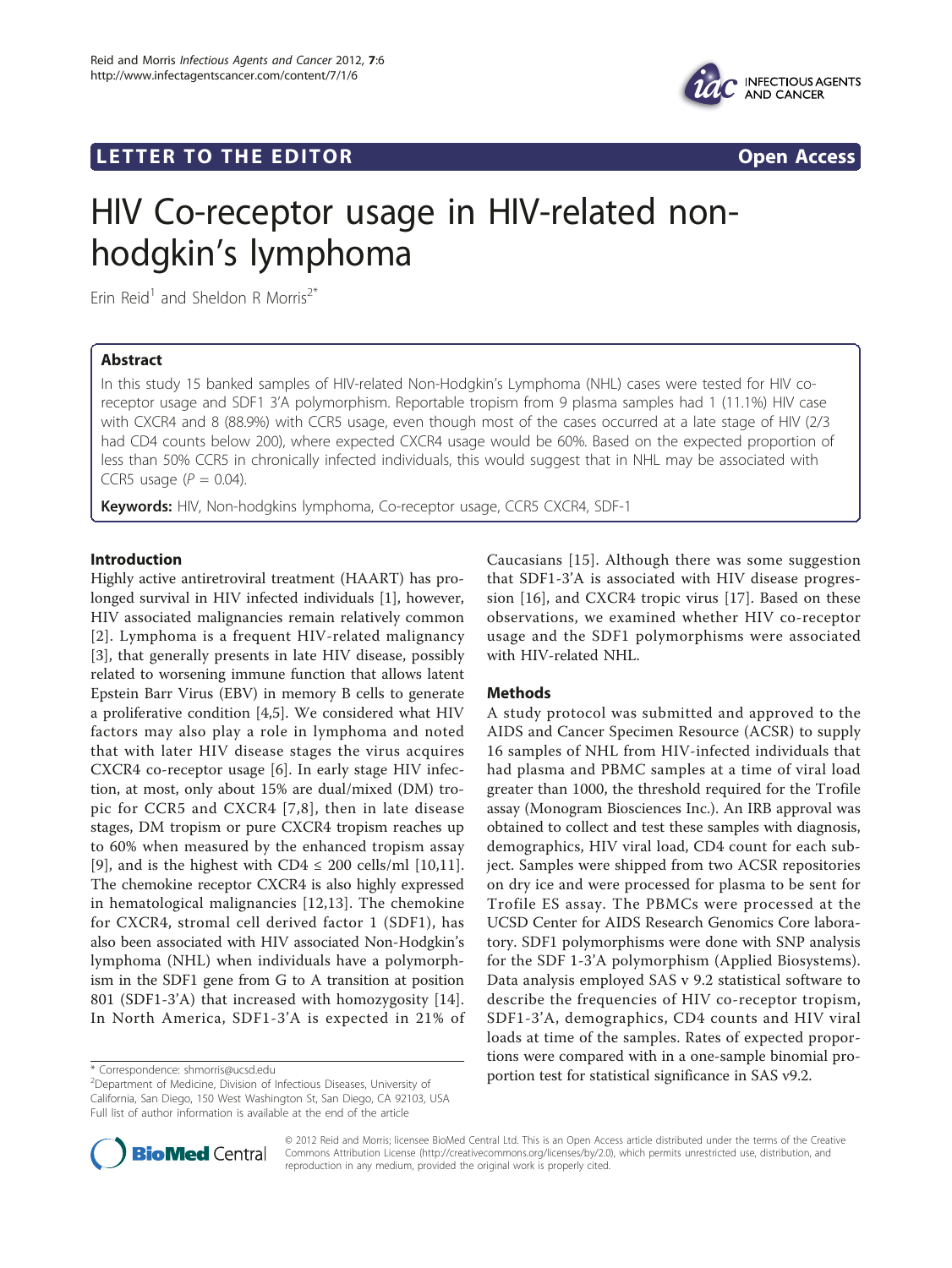### <span id="page-1-0"></span>Results

There were 15 paired samples from HIV-infected individuals with confirmed NHL according to the ACSR database. Cases of HIV-related NHL were mainly male (93%) with median age of 47 (Table 1) and CD4 count ≤ 200 cells/ml in 9 (60%) cases. The median CD4 count was 148 (range 5-1056) and the median  $log_{10}$  viral load was 4.54 log copies/ml (range 3.32-5.88). Trofile assays were performed on all samples but 6 of the samples failed to culture and were non-reportable. Only one reportable tropism had DM tropism (11.1%, 95% Exact confidence interval 0.3-48.2%) and eight were CCR5 (88.9%, 95% Exact confidence interval (CI) 68.3-100%). Based on an expected estimate of 50% CCR5 use in late stage HIV-infected individuals the proportion of CCR5 tropism in the NHL samples was higher that expected  $((P = 0.04)$ . Tropism reportable cases had CD4 counts with median of 148 cells/ml (range 5-821). Those with reportable tropism did not differ in CD4 and viral load to those without a reportable tropism (Wilcoxon two sample t approximation  $p = 0.39$  and  $p = 0.95$ ). All PBMC samples were testing for the SDF polymorphism and four were heterozygous for the SDF1-3'A allele (26.7%, 95% CI 7.8-55.1). This rate of SDF1-3'A was no greater than expected in the general population based on one sided binomial proportion test against a base proportion of 21% ( $P = 0.39$ ). Of the samples that had reportable tropism there were three (33.3%) with SDF-3'A heterozygosity. The one DM tropism was a SDF-3'A heterozygote compared to 25% of CCR5 tropism.

#### **Discussion**

This is the first data that described the viral co-receptor tropism in HIV-infected subjects with NHL. The finding

Table 1 HIV Co-receptor Tropism and SDF1 3'A among Individuals with Non-Hodgkin's Lymphoma

|                                                  | All          | <b>Tropism Reportable</b> |
|--------------------------------------------------|--------------|---------------------------|
| N                                                | 15           | 9                         |
| Male (%)                                         | 14 (93.3)    | 8(88.9)                   |
| Age median (range)                               | 47 (36-60)   | 47 (37-60)                |
| Median CD4 Count (range)                         | 148 (5-1056) | 148 (5-821)               |
| Median log10 Viral Load (range) 4.54 (3.32-5.89) |              | 4.00 (3.63-5.39)          |
| HIV co-receptor tropism (%)                      |              |                           |
| CCR5                                             | 8(53.3)      | 8(88.9)                   |
| Dual Mixed (CCR5 and CXCR4)                      | 1(6.7)       | 1(11.1)                   |
| CXCR4                                            | 0            | 0(0)                      |
| Not reportable                                   | 6(40.0)      |                           |
| SDF1 polymorphism $(%)$                          |              |                           |
| WT/WT                                            | 11 (73.3)    | 6(66.7)                   |
| WT/3'A                                           | 4(26.7)      | 3(33.3)                   |
| $3'$ A $/3'$ A                                   | 0(0)         | 0(0)                      |
| $\frac{1}{2}$                                    |              |                           |

 $1$ <sup>1</sup>WT = wild type

of only one of nine subjects had CXCR4 co-receptor usage using the most sensitive assay was lower than would have been expected and suggests a preponderance of CCR5 use in the NHL subjects. In our cases, SDF1-3'A was not significantly higher than the expected population levels. Although SD1-3'A was found with the only CXCR4 tropism, there was not enough outcomes to verify an association. Contrary to our initial hypothesis, our finding suggests, if there exists a relationship of NHL with HIV co-receptor, it will be with persistent CCR5 usage, but further studies are needed to validate this association.

#### Acknowledgements

his work was performed with the support of the UCSD Center for AIDS Research (NIAID 5 P30 AI36214) and Moores UCSD Cancer Center (NCI 5P30 CA23100). Other support includes NIAID P01 AI74621 and NIDA P50 DA26306.

#### Author details

<sup>1</sup>Department of Medicine, Division of Hematology and Oncology, University of California, San Diego, Room 2238, 3855 Health Sciences Drive, La Jolla, San Diego, CA 92093-0987, USA. <sup>2</sup>Department of Medicine, Division of Infectious Diseases, University of California, San Diego, 150 West Washington St, San Diego, CA 92103, USA.

#### Authors' contributions

Both authors (ER and SM) contributed substantively to the design, acquisition of data, and drafting of the manuscript. ER arranged for the samples to be available. SM oversaw the sample processing and testing. SM did the analysis and was the primary authorship of the paper. All authors read and approved the final manuscript.

#### Competing interests

The authors declare that they have no competing interests.

Received: 5 January 2012 Accepted: 15 March 2012 Published: 15 March 2012

#### References

- 1. Lima VD, Hogg RS, Harrigan PR, Moore D, Yip B, Wood E, et al: [Continued](http://www.ncbi.nlm.nih.gov/pubmed/17413689?dopt=Abstract) [improvement in survival among HIV-infected individuals with newer](http://www.ncbi.nlm.nih.gov/pubmed/17413689?dopt=Abstract) [forms of highly active antiretroviral therapy.](http://www.ncbi.nlm.nih.gov/pubmed/17413689?dopt=Abstract) AIDS 2007, 21:685-692.
- 2. Bonnet F, Chene G: [Evolving epidemiology of malignancies in HIV.](http://www.ncbi.nlm.nih.gov/pubmed/19106656?dopt=Abstract) Curr Opin Oncol 2008, 20:534-540.
- 3. Engels EA, Pfeiffer RM, Goedert JJ, Virgo P, McNeel TS, Scoppa SM, et al: [Trends in cancer risk among people with AIDS in the United States](http://www.ncbi.nlm.nih.gov/pubmed/16868446?dopt=Abstract) [1980-2002.](http://www.ncbi.nlm.nih.gov/pubmed/16868446?dopt=Abstract) AIDS 2006, 20:1645-1654.
- 4. Pietersma F, Piriou E, van Baarle D: [Immune surveillance of EBV-infected B](http://www.ncbi.nlm.nih.gov/pubmed/18452077?dopt=Abstract) [cells and the development of non-Hodgkin lymphomas in](http://www.ncbi.nlm.nih.gov/pubmed/18452077?dopt=Abstract) [immunocompromised patients.](http://www.ncbi.nlm.nih.gov/pubmed/18452077?dopt=Abstract) Leuk Lymphoma 2008, 49:1028-1041.
- Suarez F, Lortholary O, Hermine O, Lecuit M: [Infection-associated](http://www.ncbi.nlm.nih.gov/pubmed/16397126?dopt=Abstract) [lymphomas derived from marginal zone B cells: a model of antigen](http://www.ncbi.nlm.nih.gov/pubmed/16397126?dopt=Abstract)[driven lymphoproliferation.](http://www.ncbi.nlm.nih.gov/pubmed/16397126?dopt=Abstract) Blood 2006, 107:3034-3044.
- 6. Shepherd JC, Jacobson LP, Qiao W, Jamieson BD, Phair JP, Piazza P, et al: [Emergence and persistence of CXCR4-tropic HIV-1 in a population of](http://www.ncbi.nlm.nih.gov/pubmed/18783316?dopt=Abstract) [men from the multicenter AIDS cohort study.](http://www.ncbi.nlm.nih.gov/pubmed/18783316?dopt=Abstract) J Infect Dis 2008, 198:1104-1112.
- 7. de Mendoza C, Rodriguez C, Garcia F, Eiros JM, Ruiz L, Caballero E, et al: [Prevalence of X4 tropic viruses in patients recently infected with HIV-1](http://www.ncbi.nlm.nih.gov/pubmed/17327295?dopt=Abstract) [and lack of association with transmission of drug resistance.](http://www.ncbi.nlm.nih.gov/pubmed/17327295?dopt=Abstract) J Antimicrob Chemother 2007, 59:698-704.
- 8. Frange P, Galimand J, Goujard C, Deveau C, Ghosn J, Rouzioux C, et al: [High frequency of X4/DM-tropic viruses in PBMC samples from patients](http://www.ncbi.nlm.nih.gov/pubmed/19411680?dopt=Abstract) [with primary HIV-1 subtype-B infection in 1996-2007: the French ANRS](http://www.ncbi.nlm.nih.gov/pubmed/19411680?dopt=Abstract) [CO06 PRIMO Cohort Study.](http://www.ncbi.nlm.nih.gov/pubmed/19411680?dopt=Abstract) J Antimicrob Chemother 2009, 64:135-141.